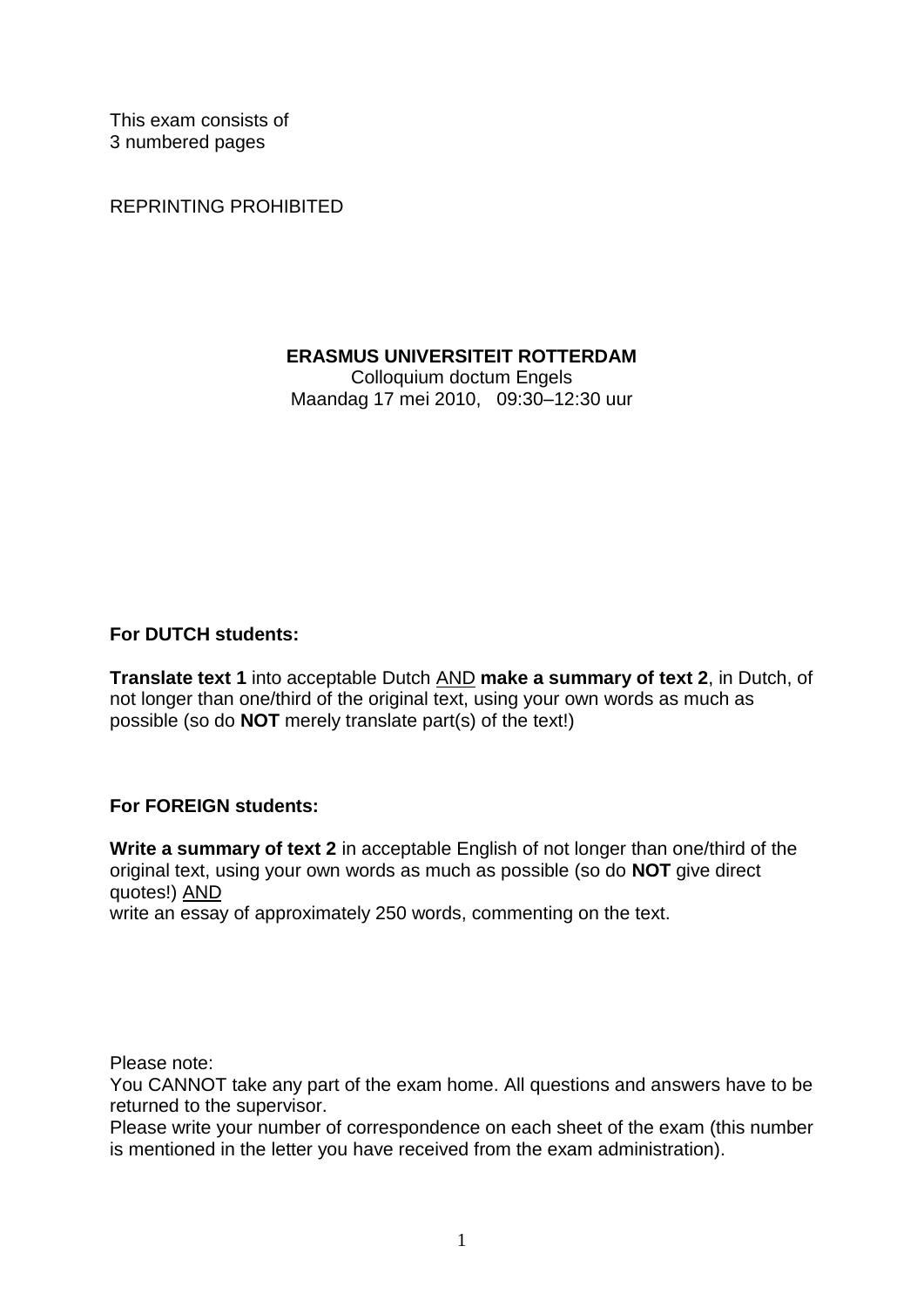# **TEXT I:**

# **OBAMA HAS TAKEN A BOLD STEP TOWARDS NUCLEAR DISARMAMENT**

Anyone old enough to remember the Cold War will recall also how normal it felt to worry about nuclear confrontation resulting in the end of the world.

 It takes time for the kind of suspicion built up over that period to dissipate. Last week, US President Obama and his Russian counterpart Dmitry Medvedev agreed to the deepest- ever cuts in their countries' nuclear arsenals – a mere 20 years after the fall of the Berlin Wall. Even then, each side will retain 1,550 warheads, enough to unleash apocalypse many times over.

 The deal is a foreign policy triumph for President Obama, who has invested heavily in repairing relations with Russia. Ever since the collapse of the Soviet Union, Moscow has suspected the US of conspiring to undermine its global status. The Kremlin has been especially assertive in trying to maintain influence in eastern Europe, which has been interpreted in Washington as a kind of neo-Soviet ambition.

 One of President Obama's first moves was to scrap a planned missile defence shield based on Russia's doorstep, a gesture of reconciliation decried by US hawks as appeasement.

 Without anything to show for such a concession, President Obama would have looked weak, so the nuclear deal gives him some much needed kudos. But the real quid pro quo was signalled in a statement by President Medvedev, striking a more than usually stern tone in relation to Iran's ambitions to become a nuclear power.

 President Obama will this week host a nuclear security summit in Washington, where he will hope to build some momentum for wider disarmament. That is a daunting project that has to involve such unpliable states as India, Pakistan, North Korea, Israel and Iran. Given the scale of the task, President Obama is wise to have inaugurated a thaw with Russia. With a new generation of nuclear threats needing attention, defusing Cold War bombs is a task long overdue.

**From: The Observer, 11 – 04 - 10**